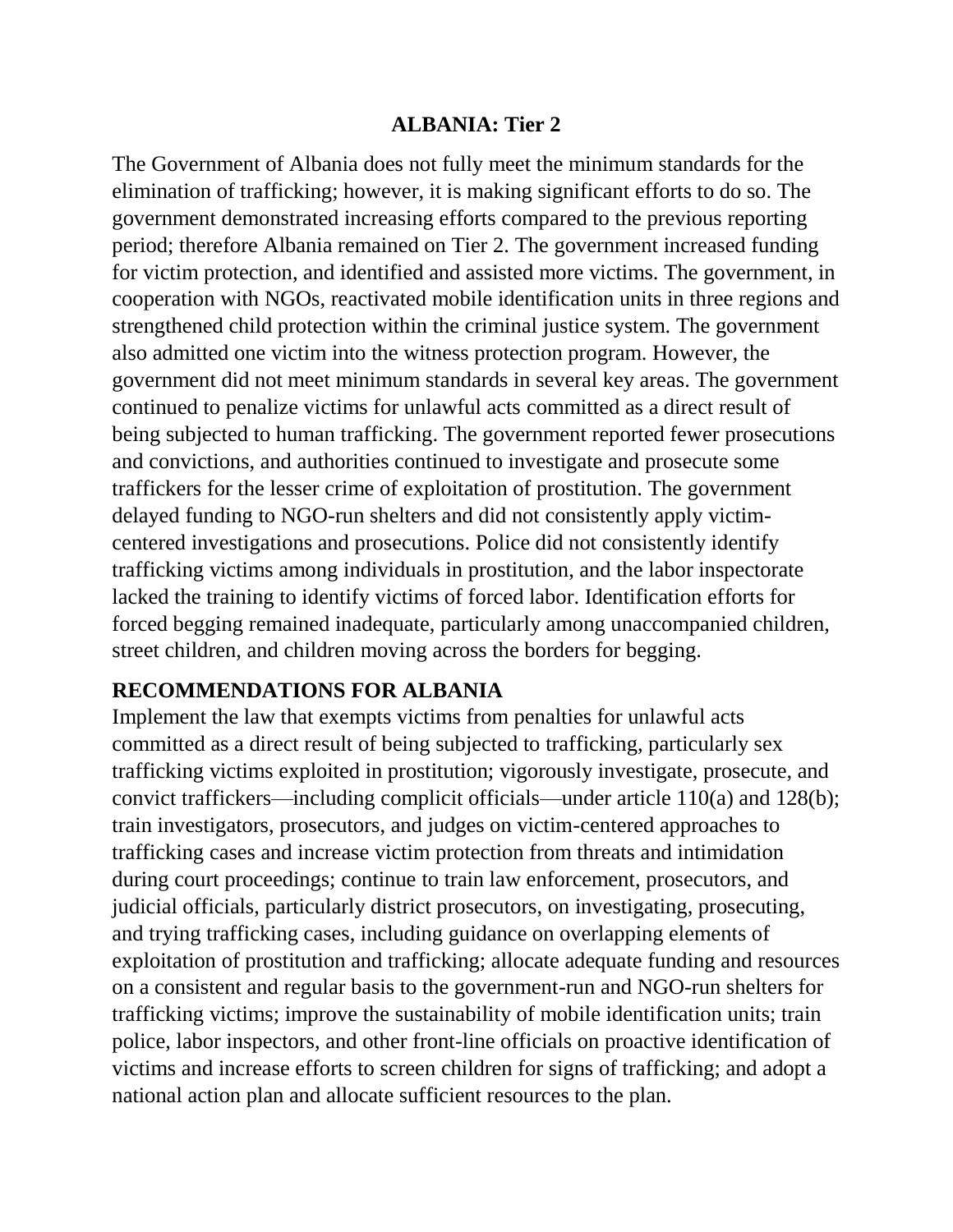### **PROSECUTION**

The government decreased law enforcement efforts. Articles 110(a) and 128(b) of the criminal code criminalized sex and labor trafficking and prescribed penalties of five to 15 years imprisonment and a fine between two million lek (\$18,080) and five million lek (\$45,210), which were sufficiently stringent and, with respect to sex trafficking, commensurate with those prescribed for other serious crimes, such as rape. The state police investigated 69 cases with 80 suspects (69 cases with 69 suspects in 2016); 22 of these suspects in 2017 were investigated for child trafficking (22 in 2016) and 58 for adult trafficking (47 in 2016). The Serious Crimes Prosecutor's Office (SCPO) prosecuted five defendants (18 in 2016); two of these suspects were prosecuted for child trafficking (nine in 2016) and three for adult trafficking (nine in 2016). Courts convicted seven traffickers (24 in 2016); one trafficker was convicted for child trafficking (11 in 2016) and six for adult trafficking (13 in 2016). All convicted traffickers received prison sentences, which ranged between eight years and eight months to 17 years.

Authorities continued to investigate and prosecute some traffickers for the lesser crime of exploitation of prostitution. Authorities reported the confusion between overlapping elements of exploitation of prostitution and trafficking and at times applied the lesser charge because it required less specialization and time, or due to the false belief that trafficking crimes required a transnational element. The government enacted judicial reforms that will eventually change court jurisdiction for trafficking cases; cases not related to organized crime will soon fall from the Serious Crimes Court to district courts, but authorities reported district prosecutors did not have the experience and capacity to adequately prosecute trafficking cases. The government operated a closed case task force to review successful and unsuccessful trafficking cases; so far the task force has only reviewed two cases. Observers reported limited resources and constant turnover within law enforcement created obstacles in maintaining capacity to investigate trafficking. The government, at times in cooperation with civil society, trained 20 police officers; 100 employees of local law enforcement; 40 border police officers; and 127 judges, prosecutors, and judicial police officers. The government did not report any investigations, prosecutions, or convictions of government employees complicit in trafficking offenses; however, official complicity and corruption were significant concerns. The government signed extradition agreements with the United Kingdom and Northern Ireland and conducted joint investigations with Italian and Spanish law enforcement.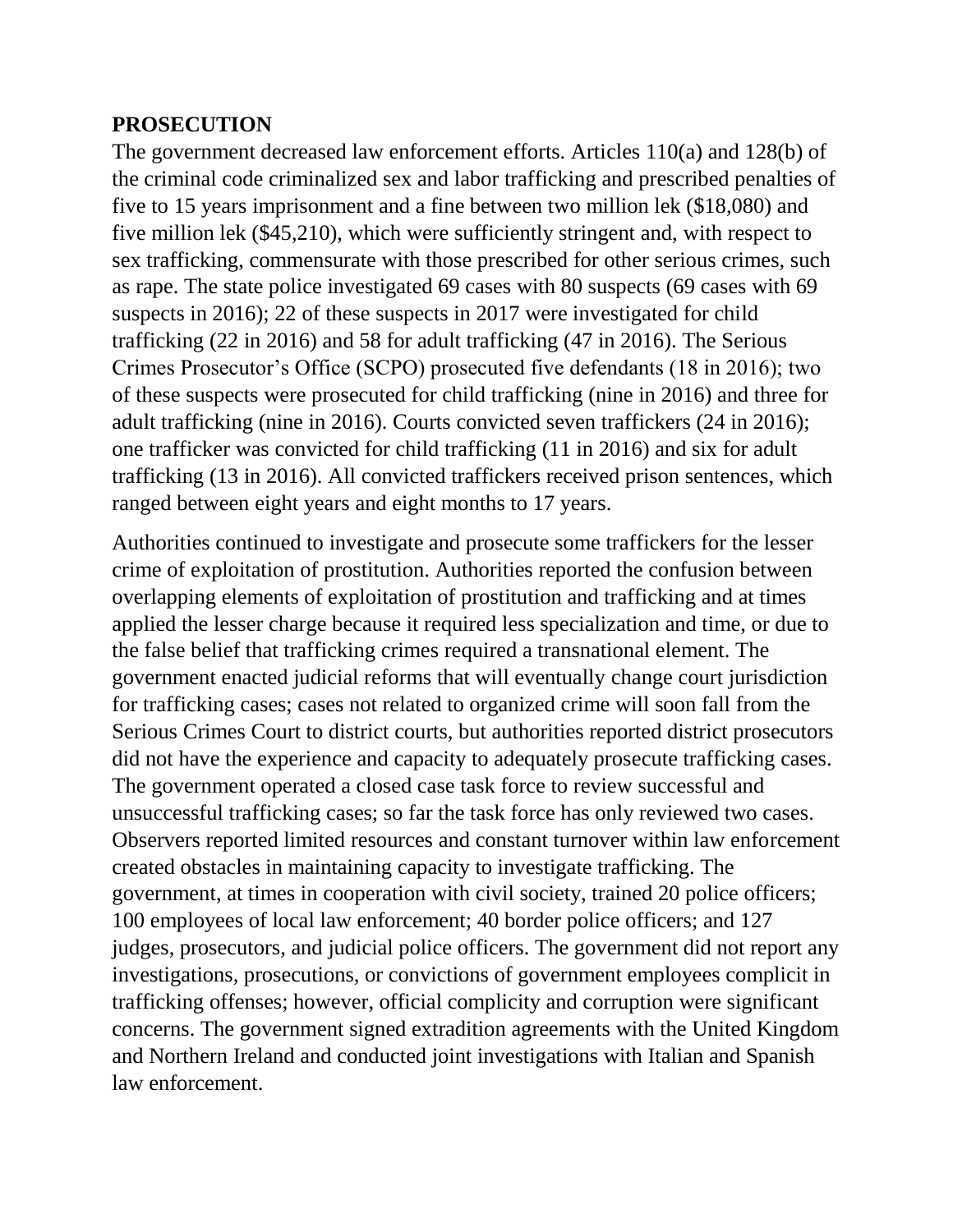#### **PROTECTION**

The government maintained victim protection efforts. The government and NGOs identified 105 potential trafficking victims (95 in 2016). Of these, 49 were adults and 56 were children (51 adults and 44 children in 2016), 80 were female and 25 were male (84 females and 11 males in 2016), and nine were foreigners (eight in 2016). Seventy-nine were identified as potential victims and 26 officially identified as victims (62 potential victims and 33 officially identified victims in 2016). A multi-disciplinary national referral mechanism (NRM) provided standard operating procedures (SOPs) for identifying and referring victims to services. The government, with the support of NGOs, reactivated mobile identification units in three regions, but the unit's sustainability was uncertain due to a lack of permanent staff, formalization, and resources; mobile identification units identified 26 potential victims. Additionally, the government referred 60 potential victims, civil society referred 16, and three self-identified. Observers reported police did not consistently identify trafficking victims among individuals in prostitution and the labor inspectorate lacked the training to identify victims of forced labor. Similarly, identification efforts for forced begging remained inadequate, particularly among unaccompanied children, street children, and children moving across the borders for begging. First responders referred potential trafficking victims to law enforcement and state social services who conducted a joint interview and provided official victim status. The law provided equal services for both potential victims and officially recognized victims.

The government operated one specialized shelter and supported three specialized NGO-run shelters. The government provided 20.2 million lek (\$182,640) to NGOrun shelters to support 29 staff salaries, compared to 15.3 million lek (\$138,340) to support 24 staff salaries in 2016. The government used 4.7 million lek (\$42,500) in 2016 and 2017 from the special fund of seized criminal assets to support services. The government provided 5.5 million lek (\$49,730) for food support to NGO-run shelters, compared to 1.8 million lek (\$16,280) in 2016. However, the government reorganized the Ministry of Social Welfare and Youth and State Social Services into the new Ministry of Health and Social Care, which contributed to delays in funding, including funding for staff salaries and food support. NGO-run shelters operated under financial constraints and relied on outside sources for operating costs; government financial mechanisms intended to partially fund these shelters remained complicated. The four shelters comprised the National Coalition of Antitrafficking Shelters (NCATS) and victims who required services not available in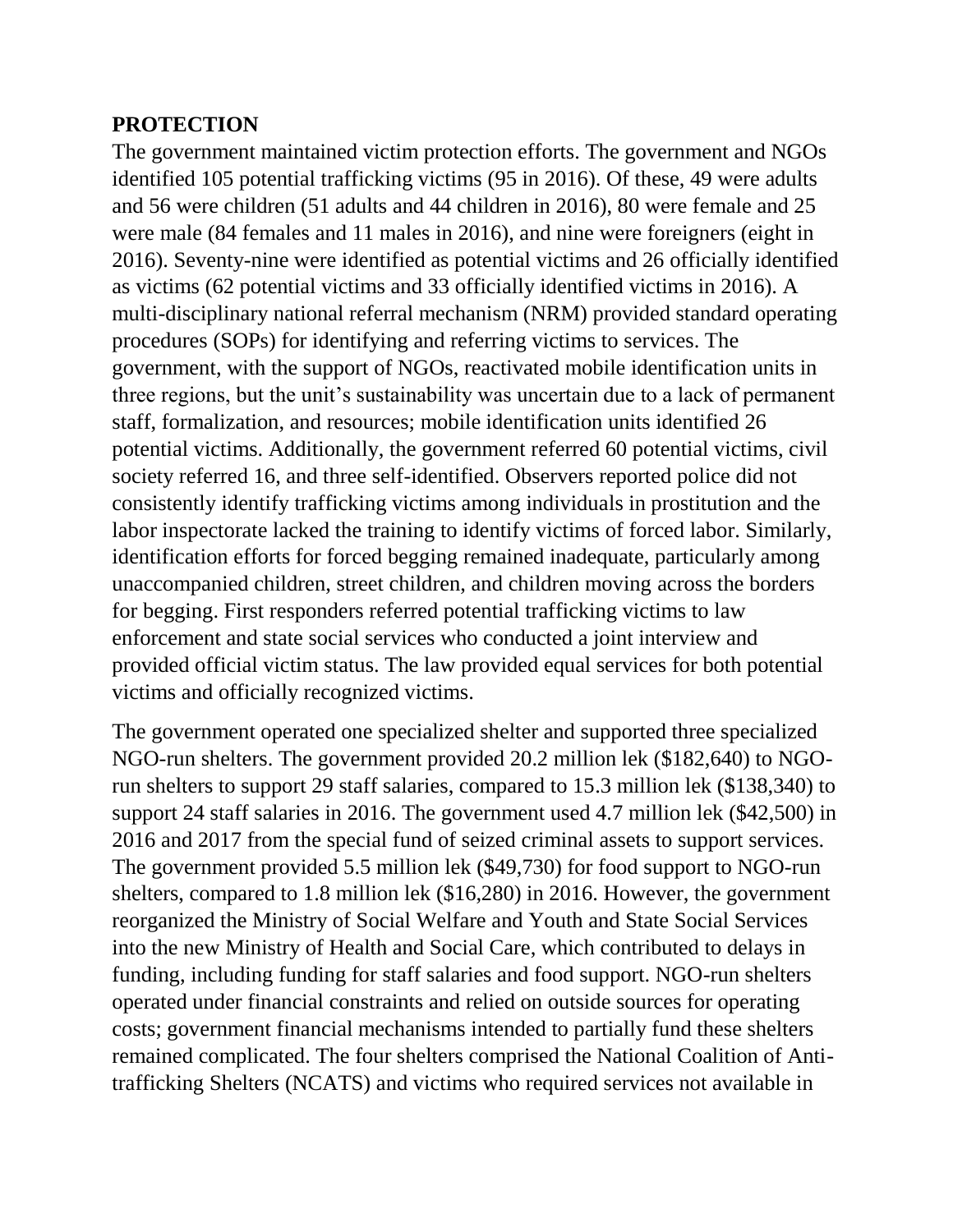one shelter were referred to another shelter within the coalition. The NCATS provided assistance to trafficking victims, including food, counseling, legal assistance, medical care, educational services, employment services, assistance to victims' children, financial support, long-term accommodation, social activities, vocational training, and post-reintegration follow-up. The government provided free vocational training, textbooks for child victims, and health cards that provided free access to health care; however, the government offered limited reintegration support and did not provide funding for reintegration services. Experts reported first responders often referred individuals that were not trafficking victims to the government-run shelter, including individuals with mental health issues or victims of other crimes. NGO-run shelters supported 71 trafficking victims and potential victims (75 in 2016) and the state-run shelter supported 30 (30 in 2016). NGO-run shelters allowed adult victims to leave the shelter voluntarily, but the state-run shelter required victims to seek approval from the director of the shelter. One NGO-run shelter provided specialized services for child victims under the age of 18 and male victims were provided with rented apartments, where they received assistance from NGOs. Foreign victims had access to the same services as domestic victims and the law provided foreign victims a three-month reflection period with temporary residency status and authorization to work for up to two years. The government granted residency to six foreign victims in 2017 (none in 2016). Observers reported professional staff and good quality of care at the shelters in the NCATS but reported low staff levels at the government-run shelter after staff were transferred to the domestic violence center and the facility required renovations.

The government penalized one victim for an unlawful act committed as a direct result of being subjected to trafficking; as in similar cases in past years, authorities convicted an officially identified trafficking victim for prostitution and sentenced her to eight months of probation. The government may have deported, detained, or restricted freedom of movement of some trafficking victims due to inadequate identification efforts. SCPO possessed equipment that allowed testimony via video conferences and victims who testified against traffickers had access to the witness protection program; one trafficking victim participated in the program. The government adopted several laws strengthening child protection within the criminal justice system, such as the participation of a psychologist in criminal proceedings involving children. Twenty-three trafficking victims cooperated with law enforcement in investigations and prosecutions; however, the government did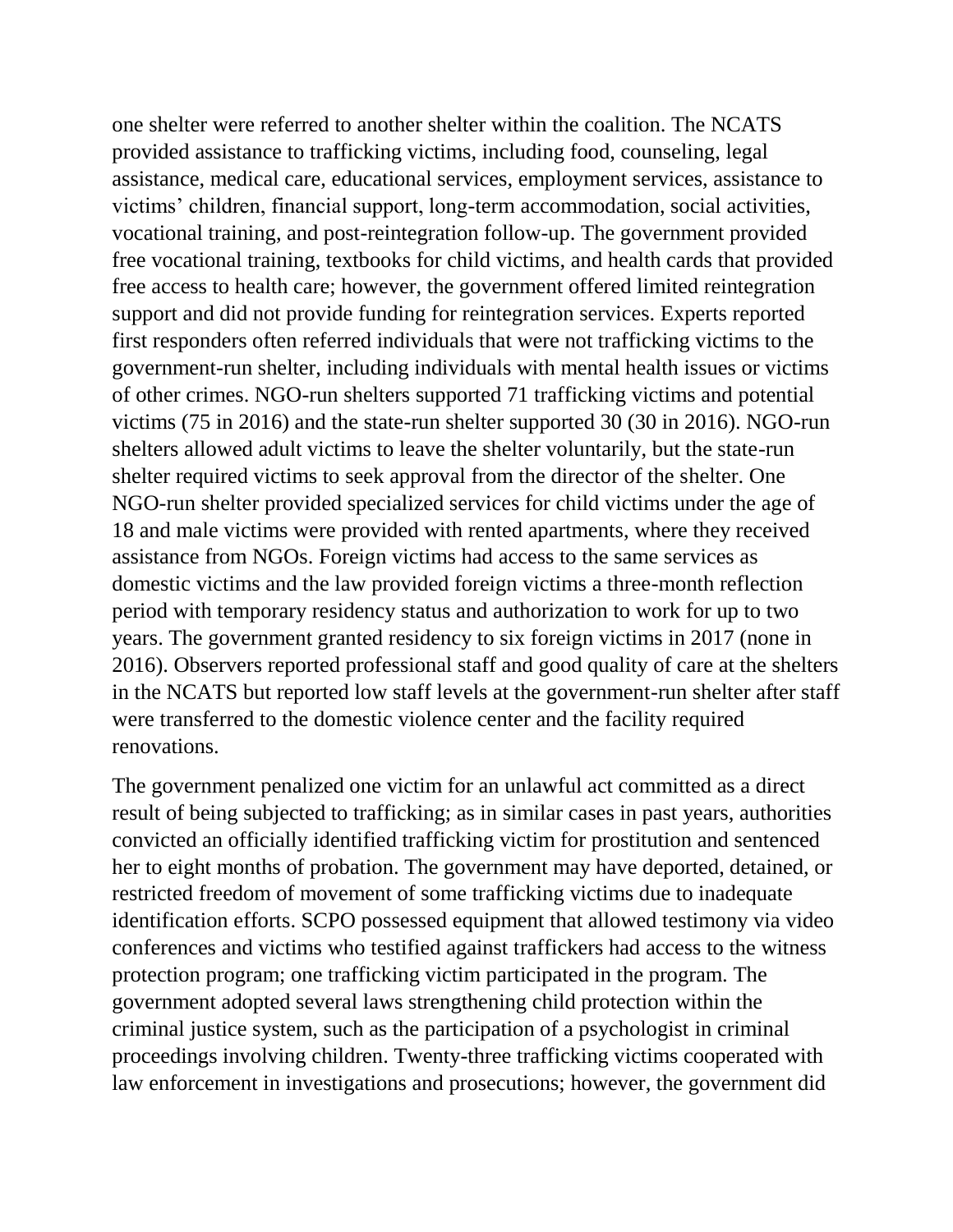not consistently apply victim-centered investigations and prosecutions. Law enforcement did not consistently offer sufficient security and support, victims and their families received threats during court proceedings, and some victims appeared in front of their traffickers in court proceedings, causing retraumatization. Victims could obtain restitution from the government or file civil suits against traffickers; no victim had ever received restitution. The law provided repatriation assistance to Albanians citizens identified abroad; four potential victims were repatriated from Germany, Kosovo, the Netherlands, and Norway (none in 2017).

## **PREVENTION**

The government increased efforts to prevent trafficking. The government allocated 5.7 million lek (\$51,540) to the Office of the National Anti-Trafficking Coordinator (ONAC) in 2016 and 2017. The national action plan expired in December 2017, but ONAC, in cooperation with an international organization, convened three meetings with stakeholders to begin developing a new plan. ONAC continued to publish regular activity reports on its website and held four meetings with stakeholders involved in the NRM. Observers reported prosecutors rarely attended NRM meetings. Twelve regional anti-trafficking committees (RATC) comprising local officials and NGOs worked on prevention and victim assistance. The prime minister issued an order to strengthen the RATCs by mandating the government agencies required to participate, including social services, law enforcement, labor inspectors, and health representatives. ONAC and national antitrafficking coordinators from Montenegro and Kosovo signed a joint declaration ensuring the application of a unified SOP for victim protection and assisted voluntary repatriation. ONAC, in cooperation with civil society, conducted a month long awareness campaign and separate awareness campaigns targeting students and teachers. ONAC also conducted informative meetings with representatives from the Romani and Balkan Egyptian communities. The hotline received six calls that were trafficking-related and referred to law enforcement. The government did not make efforts to regulate or punish labor recruiters for illegal practices that increase migrants' vulnerability to exploitation abroad. Labor inspectors did not have authority to inspect informal work activities, including unregistered businesses. The government conducted awareness campaigns on sex tourism but did not take steps to reduce demand for forced labor. The government provided anti-trafficking guidance for its diplomatic personnel, and the national